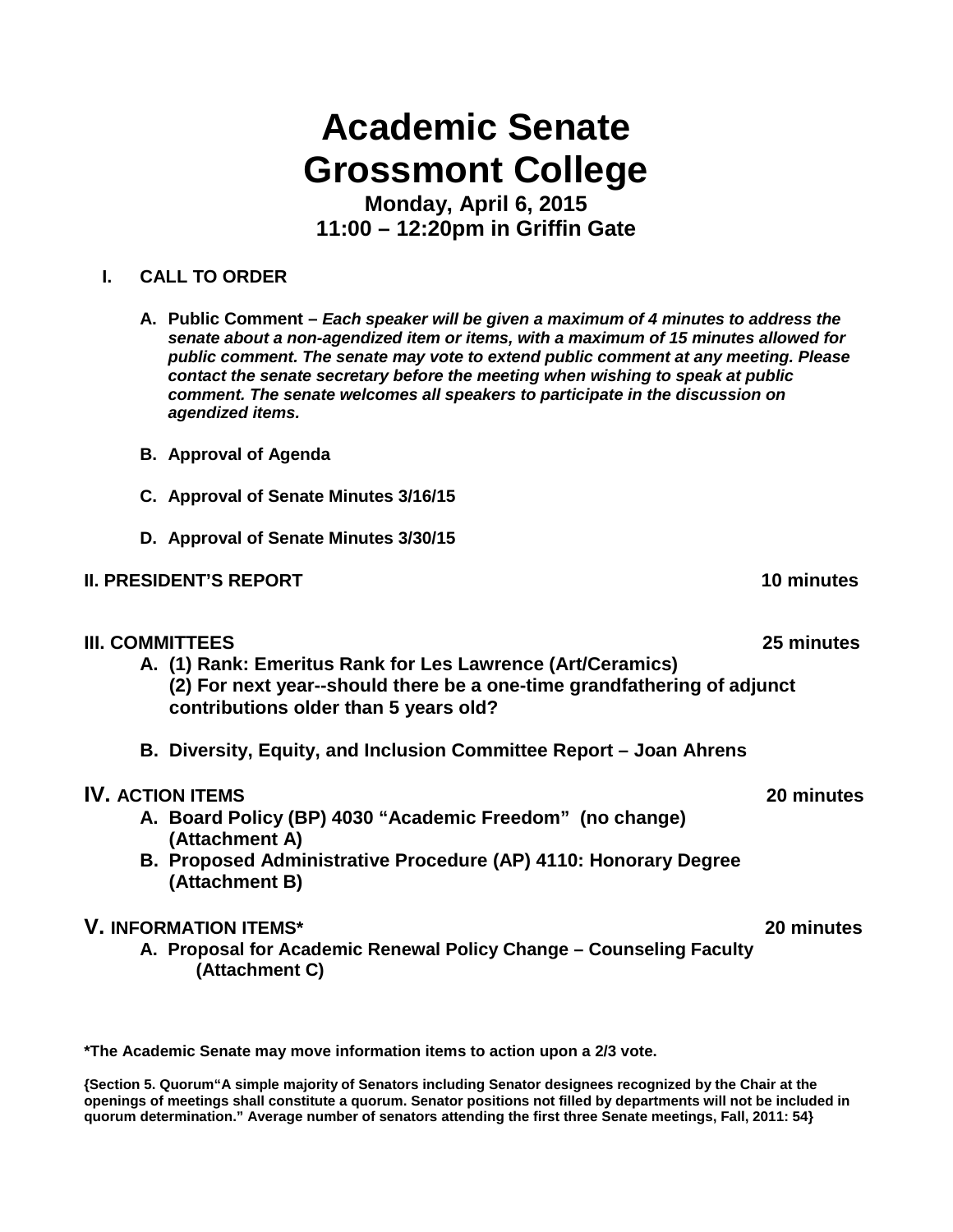GC Academic Senate 4-6: Action Item A, Attachment A

## **BP 4030 Academic Freedom**

Reference: *Title 5, Section 51023; Education Code 76120; Accreditation Standard II.A.7; Board Policies 2410, 2510, and 4035*

Adoption Date: December 18, 2001 Updated: March 18, 2008

The Board shall promote public understanding and support of academic freedom for the implementation of the educational philosophy of Grossmont-Cuyamaca Community College District. Academic freedom is fundamental for the protection of the rights of the instructor in teaching, and of the student to freedom in learning. It carries with it duties correlative with rights.

- 1. Instructors are entitled to freedom in the classroom in discussing their subject, but they should be careful not to introduce into their teaching material that has no relation to their subject. The intent is not to discourage what is "controversial." Controversy is at the heart of the free academic inquiry that this entire policy is designed to foster. Instructors should avoid persistently intruding material that has no relation to their subject.
- 2. Instructors are citizens, members of a learned profession, and may be viewed by those outside of the District as representatives of the District. When they speak or write as citizens outside of their roles with the District, they should be free from institutional censorship or discipline, but their special position in the community imposes special obligations. As scholars and instructors, they should remember that the public might judge their profession and Grossmont-Cuyamaca Community College District by their utterances. Hence they should at all times be accurate, should exercise appropriate restraint, should show respect for the opinions of others, and should make every effort to indicate that they are not speaking for the District.
- 3. As colleagues, faculty members have obligations that derive from the code of ethics (adopted by both the Grossmont College Academic Senate [11/16/92] and the Cuyamaca College Academic Senate [4/6/95]). Faculty members do not discriminate against or harass colleagues and students. They respect and defend the free inquiry of associates. In the exchange of criticism and ideas, faculty members show due respect for the opinions of others. Such exchanges shall focus upon the substance and content rather than personal characteristics of individuals. Uncivil, intemperate, or abusive language and behavior is contrary to a productive and safe working and educational environment. This does not contravene academic freedom and free exchange of ideas and opinions, but requires accuracy, appropriate restraint, and respect for the professional expression of others.
- 4. Instructors are entitled to full freedom in academic research and publication, subject to the adequate performance of their other academic duties, but research and publication for pecuniary return should be based upon an understanding consistent with the collectively bargained agreement between the District and the exclusive bargaining representatives.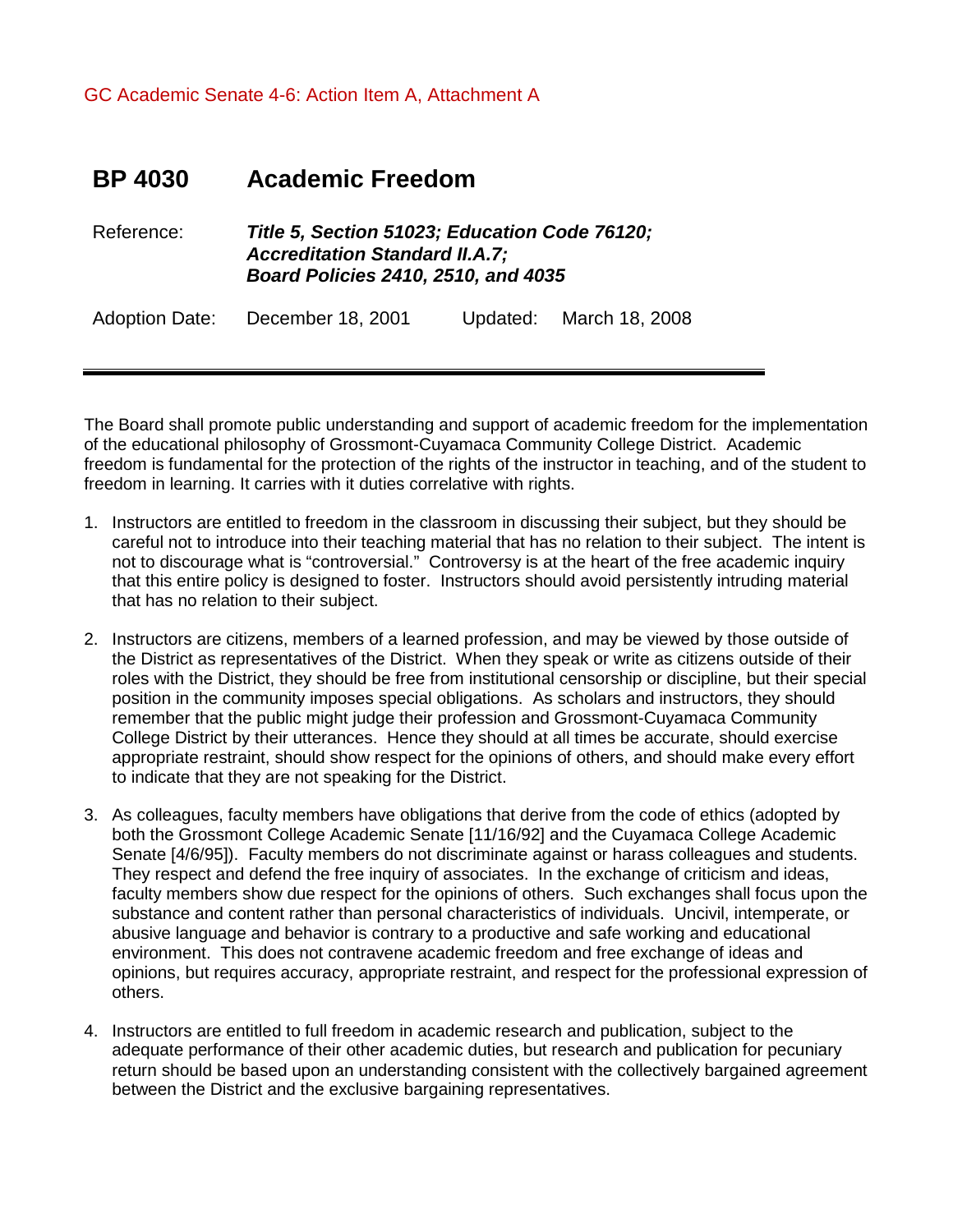

## **AP 4110 Honorary Degree**

Reference: *Education Code Section 72122* 

Date Issued: XXX

- I. Guidelines
	- a. The Chancellor, with support from a college's Academic Senate, recommends the awarding of an honorary degree to the Board of Trustees.
	- b. The Board of Trustees shall approve recipients of all honorary degrees.
	- c. The following categories of honorary degrees shall be recognized for conferral by the Board of Trustees:
		- i. Associate of Arts
		- ii. Associate of Science
- II. Purpose For Which Honorary Degrees May be Conferred
	- a. To recognize excellence and extraordinary achievement in significant areas of human endeavor, within which are the mission and goals of the Grossmont-Cuyamaca Community College District.
	- b. To honor meritorious and outstanding service to California community colleges; collectively, or to Grossmont-Cuyamaca Community College District, individually; to the State of California; to the United States; or to humanity-at-large.
	- c. To recognize women and men whose lives and significant achievements should serve as examples of the Grossmont-Cuyamaca Community College District's aspirations for its diverse student body.
- III. Criteria for the Awarding of Honorary Degrees
	- a. Honorary degrees may be awarded to recognize achievements in all parts of the world. Honorary degrees awarded may represent a wide diversity of endeavors.
	- b. Nominees for honorary degrees must be distinguished in their respective fields.
	- c. Service or benefactions to the District itself do not in themselves justify the awarding of honorary degrees. However, nothing in these criteria shall preclude nominees who are in political life, or who are benefactors of the Grossmont-Cuyamaca Community College District, or who have assisted the District in noteworthy ways.
- IV. Limitations on Eligibility
	- a. Honorary degrees shall not be awarded to:
		- i. Incumbent members of the Board of Trustees of the Grossmont-Cuyamaca Community College District.
		- ii. Any current employee of the college district.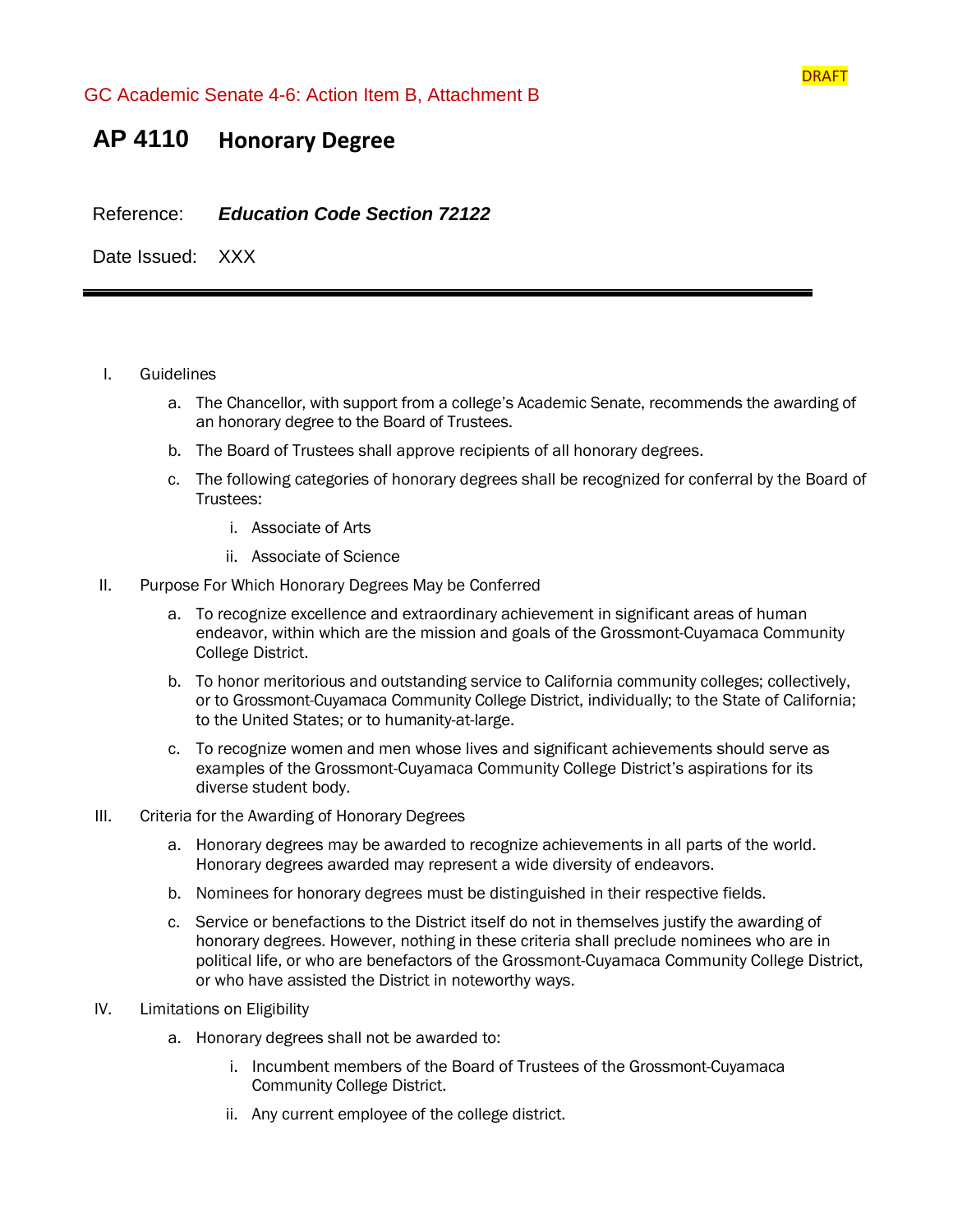- iii. Incumbent elected officials.
- V. Procedures for Selecting Honorary Degree Recipients
	- a. In all steps of these procedures, utmost care will be taken to ensure confidentiality. A breach of confidentiality could seriously embarrass the Grossmont-Cuyamaca Community College District and those individuals under consideration for the receipt of an honorary degree. Recommendations of persons to receive honorary degrees are encouraged from any member of the Grossmont-Cuyamaca Community College District community, including Trustees, the Chancellor of the District, faculty, students, administrative staff, classified staff, alumni, campus Advisory Board members, Foundation Board members and other friends of the District.
		- i. All recommendations shall be submitted through the Chancellor of the District. The recommendations will be in writing and will include relevant backup material.
		- ii. The Chancellor will consult with the Academic Senate for selecting honorary degree recipients.
		- iii. The Board of Trustees, meeting in Closed Session, shall make the final determination and will, by virtue of its exclusive authority in this matter, "award" the degree to the nominees they feel are most deserving.
- VI. Conferral of Degree
	- a. Honorary degrees may be conferred during any Grossmont-Cuyamaca Community College District function that the Board of Trustees considers appropriate.
	- b. Normally, the following will participate in the conferral ceremony:
		- i. The Chancellor of the District (or designee) will read the Citation.
		- ii. The President of the Board of Trustees (or designee) will confer the honorary degree and issue the diploma.
		- iii. The Vice President of Instruction or Vice President of Student Services will cap the degree recipient.